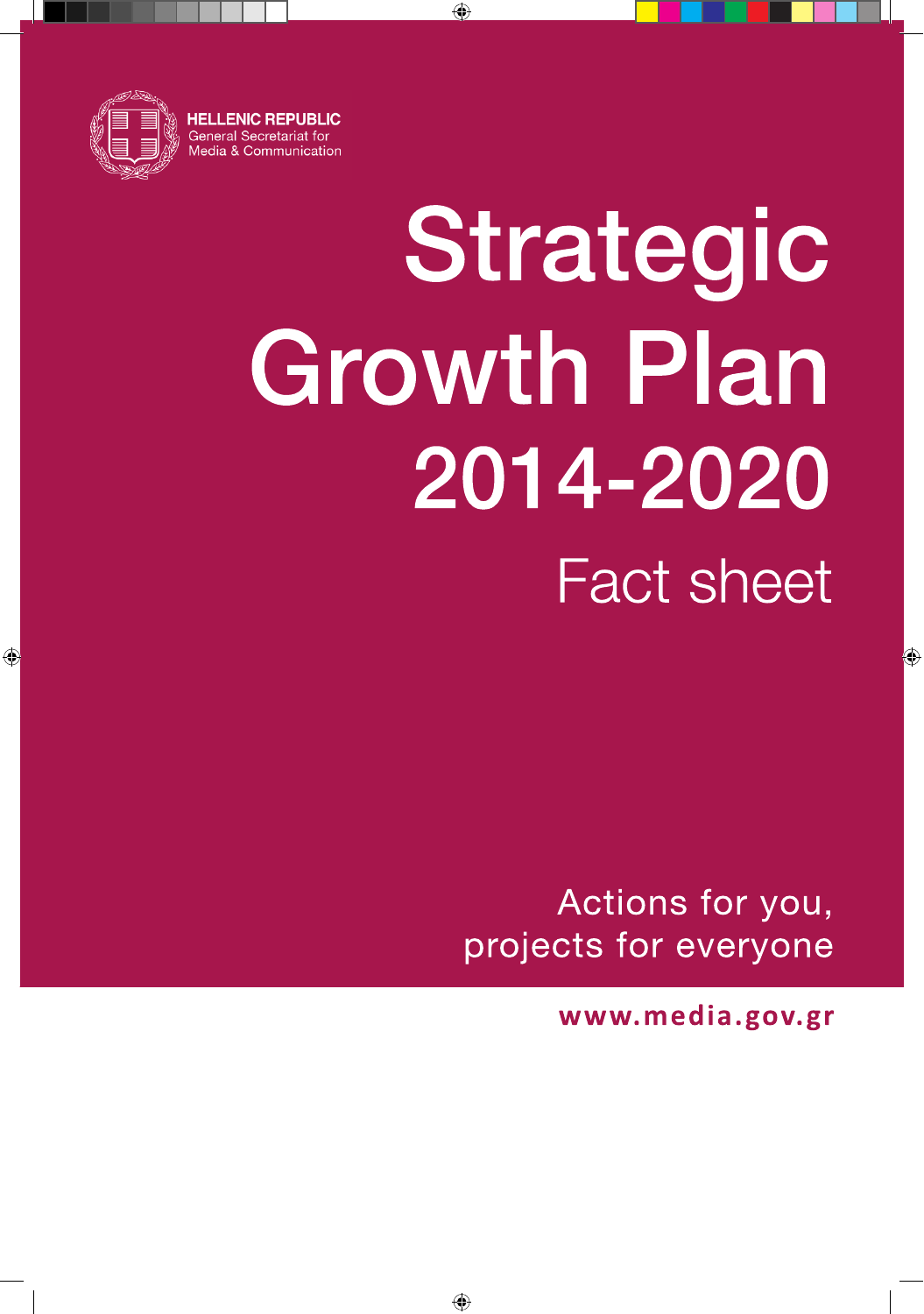NSRF 2007-2013: Greece has achieved the highest rate of EU funds absorption among the 28 EU member states.



**26 billion EUR**

O Dilion EUR

⊕

#### **Strategic Growth Plan 2014-2020**

The Partnership Agreement for the Development Framework (PA) 2014-2020 is the country's strategic growth plan that aims to achieve the objectives of the cohesion policy and the Europe 2020 strategy. Greece has launched the new period's programmes earlier than any other EU country.

 $\bigoplus$ 



Αρχιτεκτονική και προτεραιότητες του ΕΣΠΑ 2014-2020: Competitiveness, Entrepreneurship and Innovation OP

**(EUR 4,7 billion)**

Human Resources Development, Education and Lifelong Learning OP **(EUR 2,7 billion)**

Rural Development Programme **(EUR 6 billion)**  Fisheries and Maritime OP **(EUR 0,5 billion)** 

Transport Infrastructure, Environment and Sustainable Development OP **(EUR 5,2 billion)**

> Public Sector Reform OP **(EUR 0,5 billion)**

Technical Assistance OP **(EUR 0,4 billion)** 

13 ROPs, one for each of the 13 administrative regions of the country **(5,8 billion euros)**

**OP: Operational Programme ROP: Regional Operational Programme** 

\* The result of adding up the numbers in the table might be different because the figures have been rounded up

Until the end of April the calls for proposals for Sectoral Operational Programs amounted to EUR 2,522 billion and those for Regional Operational Programmes to EUR 1,357 billion.

⊕

 $\bigoplus$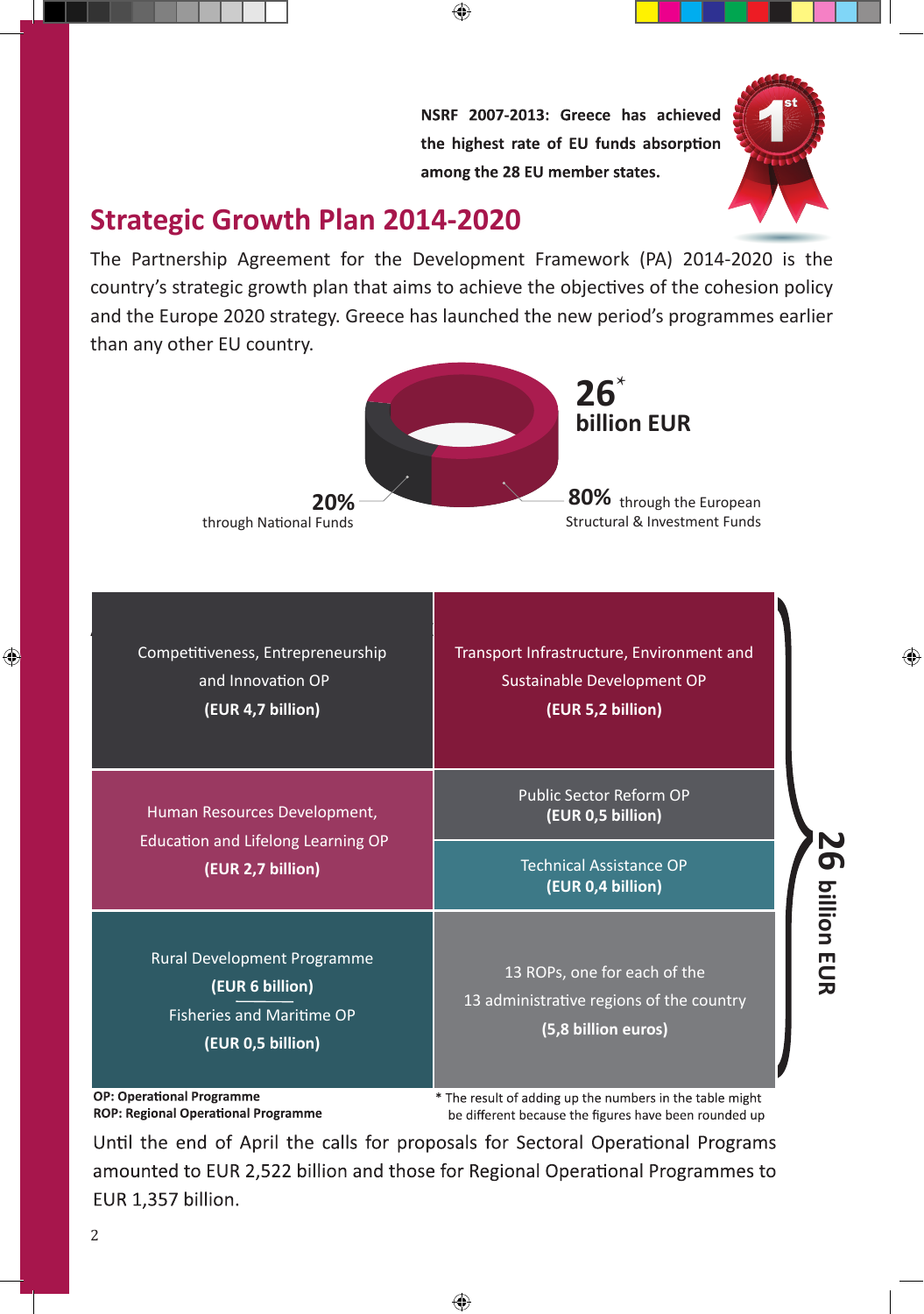**We are changing our growth model into an innovative, outward looking system committed in:**

 $\bigoplus$ 

- **• promoting dynamic entrepreneurship**
- **• increasing domestic added value**
- **• fostering environmental respect**
- **• fighting poverty and social exclusion**
- **• upgrading human resources**
- **• creating sustainable employment**
- **• European Regional Development Fund / Cohesion Fund (ERDF/CF):**  8 sectors that pave the way for a new growth model and smart specialization:
	-

 $\mathbb{P}$ 

⊕

Αgriculture & food industry

- Health/ pharmaceuticals
- Information & communication technologies
- 无命命 Energy
	- Environment and sustainable development
	- Logistics
	- Materials/ construction
- **MH** Tourism, culture, creative industries
- **• European Social Fund (ESF): A chance for everyone:** 4 main types of action:
	-
- Fighting unemployment

Supporting education and life-long learning

 $\bigoplus$ 

**M** 

- Supporting public sector reform
- Fighting poverty and social exclusion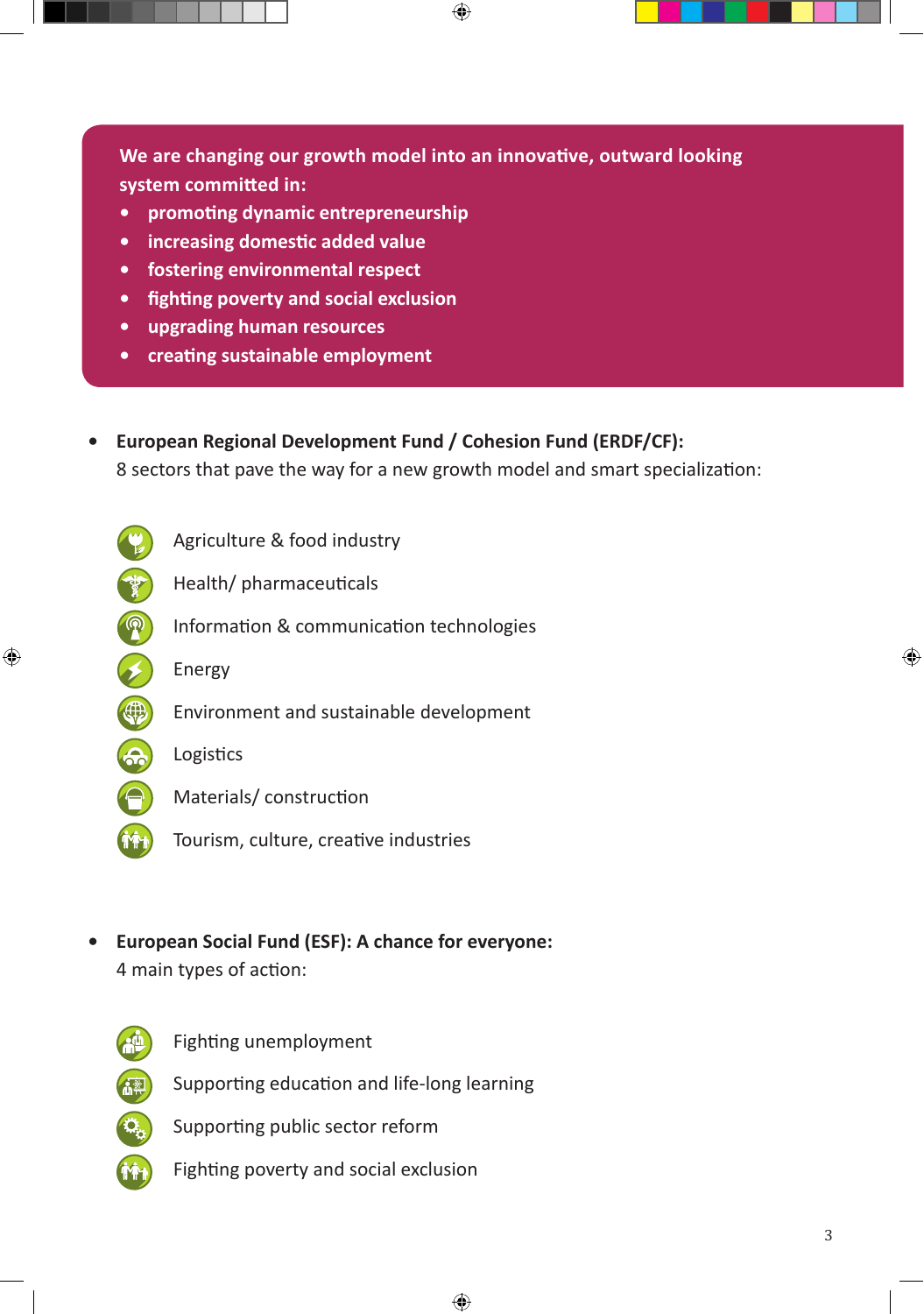# **Competitiveness, Entrepreneurship and Innovation OP 2014-2020**

⊕

The funding actions started last February:



We are launching actions to build business networks (clusters, meta-clusters) with the aim of creating domestic value chains (EUR 22,5 million)

Actions will include:

 $\bigoplus$ 

- Employee training and certification schemes (EUR 25 million)
- Intergovernmental cooperation on research and technological development (EUR 50 million)

⊕

- Business investments in Research and Innovation to boost cooperation and networking between businesses and research institutions (EUR 280 million)
- Supporting broadband infrastructures and relevant services (EUR 67 million)
- New "Energy Saving at Home" Programme to make houses and public buildings more energy efficient (EUR 248 million)

# **Transport Infrastructure, Environment & Sustainable Development OP 2014-2020**



Environment related actions include:

- A comprehensive waste management (EUR 270 million)
- Completing infrastructures for the collection and treatment of urban waste in agglomerations with a population between 2.000-15.000 inhabitants (EUR 49 million)
- The construction of water reservoirs, water abstraction works, water refineries and new external aqueducts (EUR 30 million)

 $\bigoplus$ 

• Works to reduce leakage in water supply networks (EUR 20 million)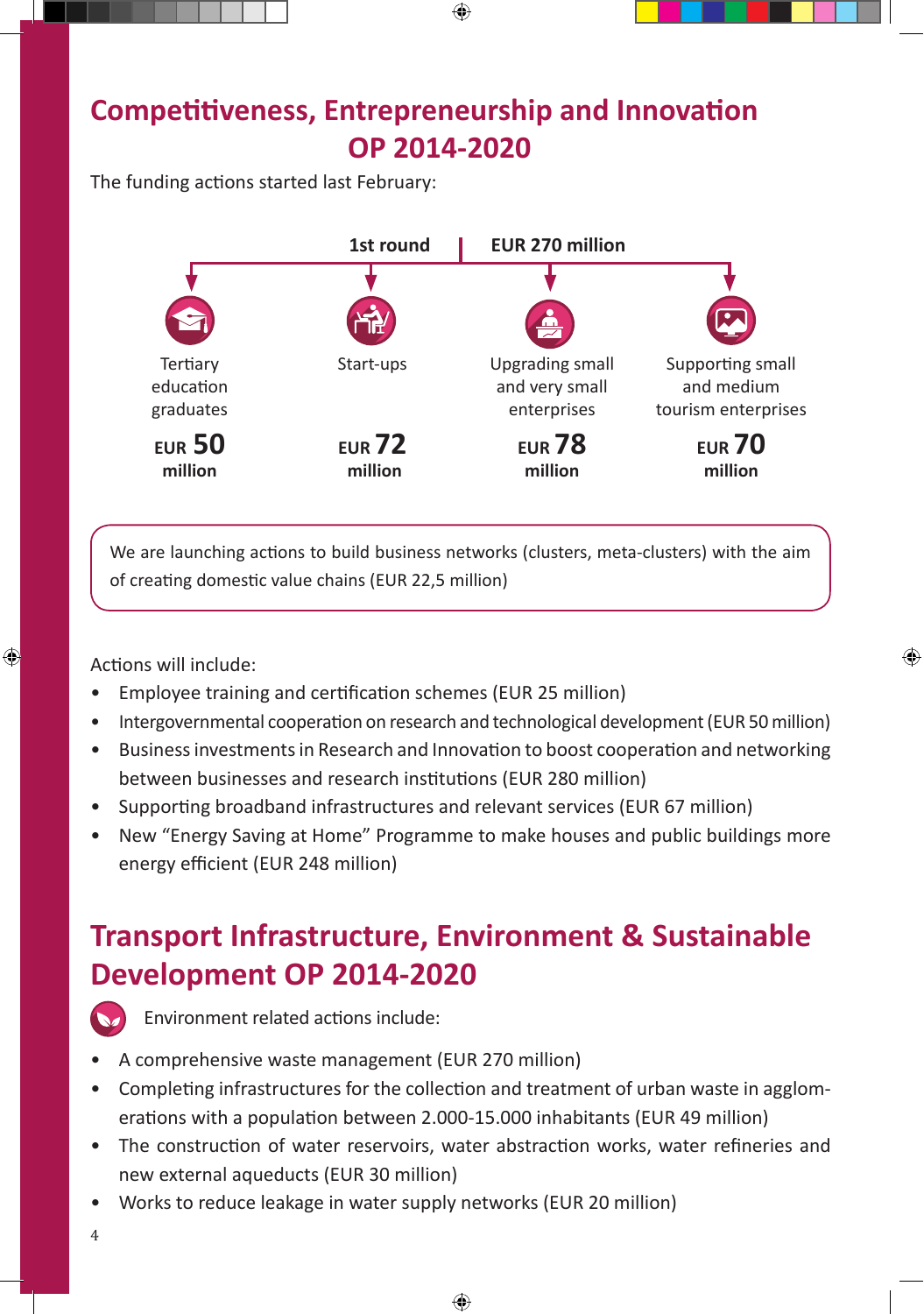• The protection, development and promotion of public tourism resources of particular environmental, cultural and archeological interest (EUR 22 million)

⊕

- Environmental studies for the national NATURA network (EUR 17,5 million)
- The installation of water desalination systems on islands and coastal areas (EUR 16 million)
- The rehabilitation of polluted sites (EUR 13 million)



Infrastructure related actions include:

- The construction of motorways in the context of the Trans-European road network (EUR 513,3 million)
- The construction of rail and road connections to ports (EUR 41 million)
- The use of electric traction and the installation of state-of-the-art signaling and communication systems in parts of the rail network (EUR 215 million)
- Ensuring the interoperability of the rail network (EUR 35 million)
- The installation of air navigation and air traffic management systems (EUR 35 million)
- The installation of sea traffic management, navigation safety and search and rescue systems (EUR 35,9 million)

## **Human Resources Development OP**

Employment and Training actions include:

**Fighting unemployment** (EUR 400 million). Since mid-2015, we are implementing community service activities for **52.818 beneficiaries.** Until the end of 2016, further interventions will be gradually implemented with the purpose of creating **91.000 new jobs**

#### $\boxed{20}$ **Supporting young scientists** (EUR 105 million) Getting academic teaching experience after the PhD, grants for doctoral students and postdoctoral researchers (3.000 beneficiaries per course). Student traineeships (6.000 beneficiaries per year)

**Supporting school and fighting school dropouts** (EUR 190 million), employing more than 10.000 teachers every year



⊕

**Promoting life-long learning and vocational training (EUR 34 million)** 



**Fostering social economy** (EUR 55 million) through actions that support employment in social cooperative enterprises



**Reconciliation of work and family life** (EUR 185 million). 81.000 children already receive free childcare.

 $\bigoplus$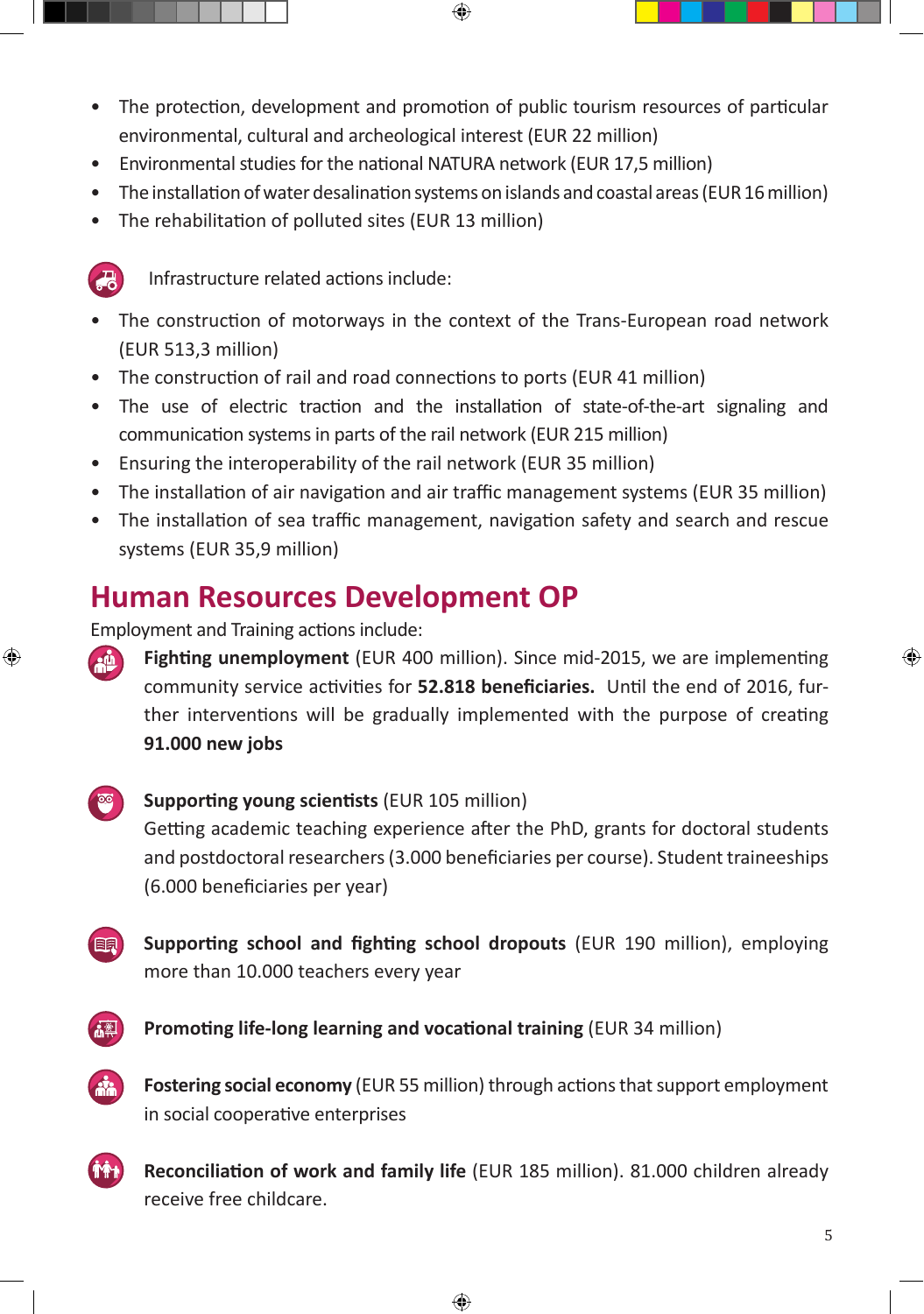## **Public Sector Reform OP**



Actions to upgrade public sector and improve public services include:

**• The creation of 30 Debtors' Information Centers** that will provide financial and legal consulting as well as mediation services (EUR 15 million)

⊕

- **• Digital upgrade-interconnection of hospitals,** mental health reform and better services (EUR 40 million)
- **• Simplifying and streamlining procedures** to grant pensions within one day after retirement, shortening the length of judicial proceedings and law codification (EUR 13,4 million)

# **Rural Development Programme - Fisheries and Maritime OP**



 $\bigoplus$ 

The objective is to achieve the transition into a strong agro-alimentary system and add value in production and processing in order to create quality products and contribute to the comprehensive development of rural areas.

⊕

#### **The key priorities are:**

- 1. Boosting primary sector competitiveness and productivity
- 2. Upgrading human resources and promoting entrepreneurship
- 3. Boosting domestic agricultural value chain
- 4. Protecting the environment and natural resources, mitigating and adapting to climate change
- 5. Strengthening the social fabric in rural areas

# **Regional Operational Programs (RoPs)**



Every Greek region is the subject of a Regional Program that includes projects and actions that capitalize on its local comparative advantages and aim at:

- Promoting entrepreneurship, competitiveness and extrovercy of regional economies
- Supporting the transition into a low carbon economy and promoting adaptation to climate change
- Promoting and integrating sustainability into the transportation system and lifting bottlenecks in core network infrastructures
- Ensuring social cohesion and boosting sustainable employment
- Effectively using and improving research infrastructures and human resources
- Promoting social economy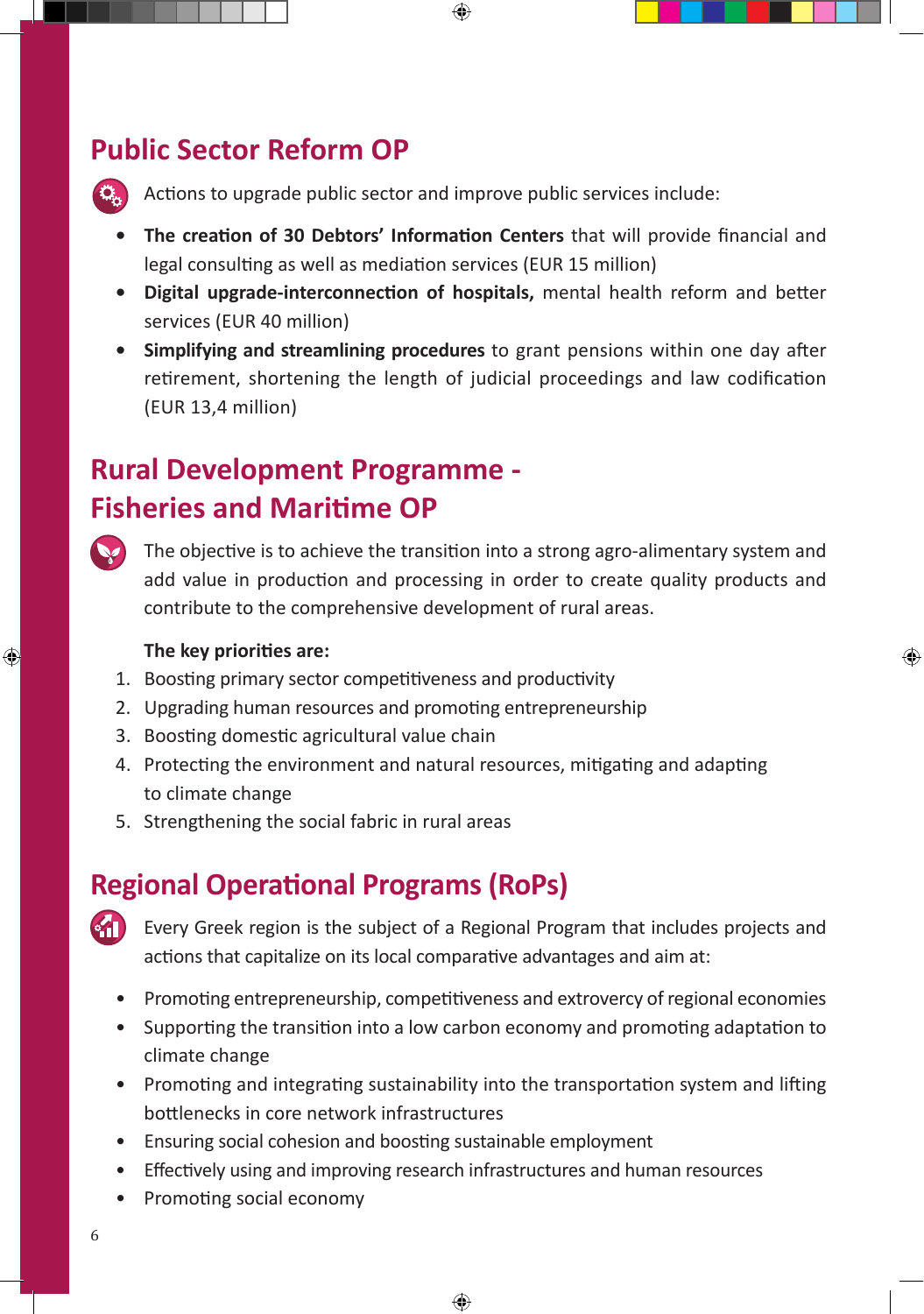- Fighting poverty and social exclusion
- Upgrading human resources and enhancing employment and social cohesion

 $\textcircled{\scriptsize{*}}$ 

- Improving administrative capacities
- Promoting territorial cohesion and cooperation

**Emphasis is given to the Integrated Territorial Investments which allow for combined investments to formulate integrated responses to problems and make best use of the development potential of each region.**



j

**Until the end of April there have been calls for proposals offering more than EUR 1,35 billion of funding for infrastructure works in all regions.**



⊕

**In all regions, social structures for the eradication of poverty and social exclusion are funded under the social actions.** 

#### Actions will include:



250 Community Centers (EUR 50 million - 3 years)

Food services for those in **ALL** need and social pharmacies in 198 facilities (EUR 30, 5 million - 3 years)

> **Elderly Day Care Centers** (EUR 8 million - 1 year)

**Open Day Centers and Dormitories** for the Homeless in 17 facilities (EUR 12 million - 3 years)

Day Care Centers for People with Special Needs in 75 facilities (EUR 51 million - 3 years)

# **European Territorial Cooperation programmes**

Published calls already account for EUR 141 million (out of a total budget of EUR 435 million) and cover cross-border programmes with Cyprus, Bulgaria, FYROM, Albania, Italy as well as the multilateral Balkan-Mediterranean cooperation programme.

⊕